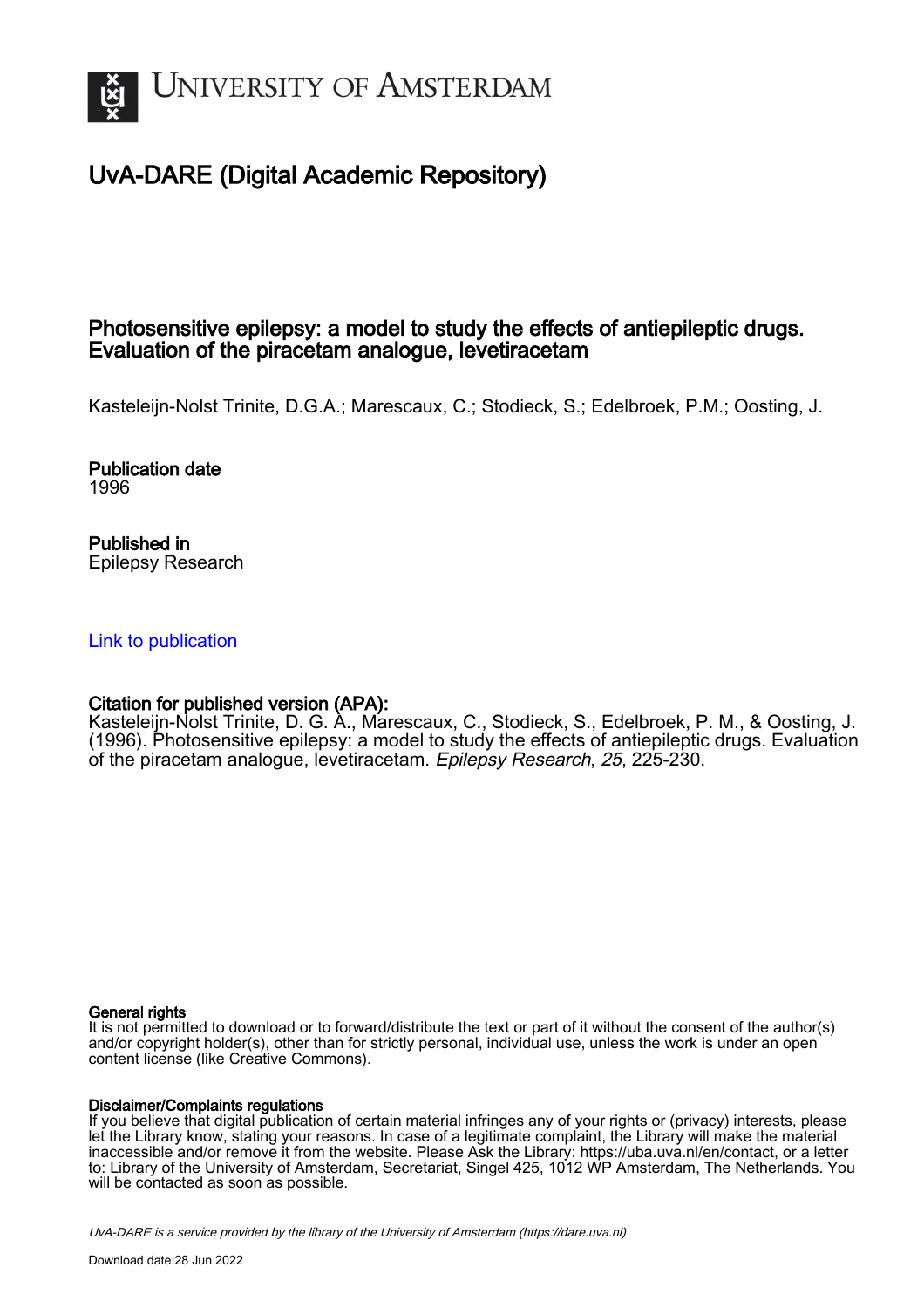

Epilepsy Research 25 (1996) 225-230



# **Photosensitive epilepsy: a model to study the effects of antiepileptic drugs. Evaluation of the piracetam analogue, levetiracetam**

D.G.A. Kasteleijn-Nolst Trenité<sup>a,\*</sup>, C. Marescaux<sup>b</sup>, S. Stodieck<sup>c</sup>, P.M. Edelbroek<sup>a</sup>, **J. Oosting d** 

> *a Instituut voor Epilepsiebestrijding, P.O. Box 21, 2100 AA Heemstede, The Netherlands b H~pital Civil, Strasbourg, France c Klinikum Grosshadern, Munich, Germany o Academic Medical Centre. Amsterdam, The Netherlands*

Received 20 January 1996; revised 15 May 1996; accepted 17 May 1996

#### **Abstract**

The experimental antiepileptic drug, levetiracetam (UCB L059), a piracetam analogue has been investigated in photosensitive patients in the "photosensitivity model", an early phase II study. A total of 12 patients (10 females, 2 males) with a mean age of 21.5 years (range 13–38) were investigated during a 3 day period in 3 centres (France, The Netherlands, Germany), using the same standardised method. The subjects were either treated with a single oral dose of 250 mg, 500 mg, 750 mg or 1000 mg. In addition, 4 patients took 250 mg b.i.d, for 3-5 days, after which they were re-examined. In 9 of 12 photosensitive patients (75%) a clear suppression (3 patients) or abolishment (6 patients) of IPS evoked photoparoxysmal **EEG** responses was found. This effect appeared to be dose-dependent, the higher the dose the greater the effect; complete abolishment was only seen at dosages of 750 mg and 1000 mg, occurring at peak plasma levels and lasting between 6 and 30 h. There was no indication of pharmacokinetic interaction with concomitant antiepileptic drugs such as valproic acid, ethosuximide or phenobarbitone. No serious side-effects were seen and some patients reported enhancement of their mood. Two patients with myoclonic jerks noticed a clear reduction of their myoclonus, although this was not one of the objectives of the study. In conclusion, levetiracetam showed a clear antiepileptic effect in the photosensitivity model.

*Keywords:* Levetiracetam; Photosensitivity; Trial model; Antiepileptic drugs

# 1. **Introduction**

Photosensitivity, defined as a generalized epileptiform reaction on intermittent photic stimulation (IPS) outlasting the stimulus train is found in about 5% of epileptic patients [7].

Unlike most other epilepsies, photosensitive epilepsy is a reflex epilepsy and epileptiform discharges can be evoked at any time by intermittent photic stimulation (IPS) in the laboratory. By determination of both upper and lower sensitivity limits (frequencies per flash) a so-called photosensitivity

Corresponding author. Tel.:  $+31-23-5237493$ ; Fax:  $+31-23-$ 5294324.

<sup>0920-1211/96/\$15.00</sup> Copyright © 1996 Elsevier Science B.V. All rights reserved. *PH* S0920-121 1(96)00031-9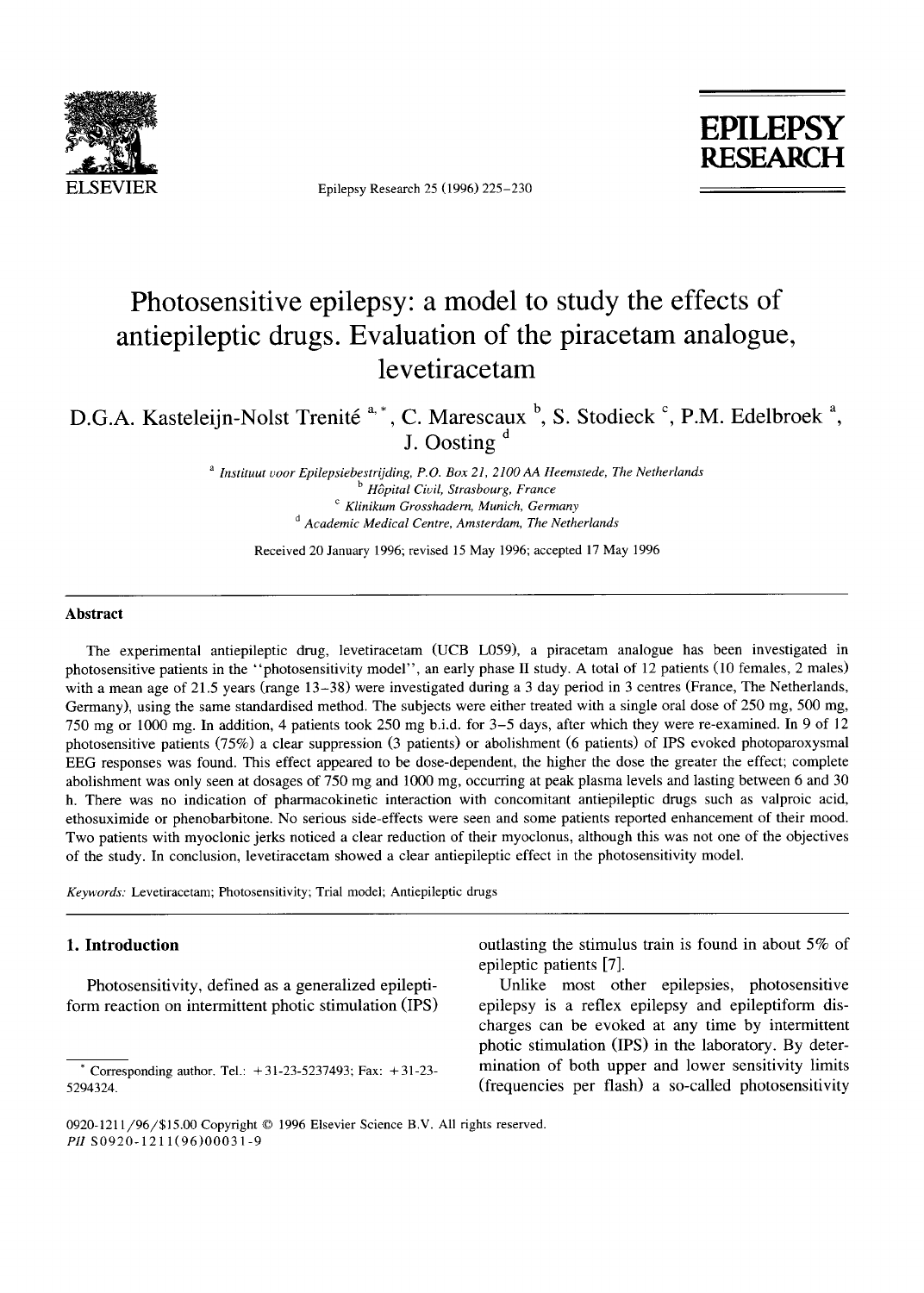range can be determined. This range is related to liability of seizures in daily life. A patient with a greater range has a higher likelihood of visual-induced seizures than those with a smaller range [7]. Furthermore, the photosensitivity range is relatively stable within a patient and can be diminished or abolished by antiepileptic medication, while no effect has been found when taking methohexitone and quinalbarbitone, the sleep-inducing non-antiepileptic barbiturates [3].

Besides the classical AEDs, the following drugs also diminished or abolished photosensitivity in at least 50% of the patients, e.g. progabide [1], lamotrigine [2], taltrimide, a taurine derivative [9], vigabatrine and loreclezole [11]. The experimental drug Org 6370 [8], however, has demonstrated paradoxical enhancement of photosensitivity with provocation of myoclonic seizures.

The technique of using the photosensitivity range proved therefore to be a good model to study the antiepileptic properties of a single dose of an experimental drug in humans in early phase II studies (so-called photosensitivity model) [3]. Furthermore, it is possible to explore the time, onset and duration of the effect, a dose-response relationship and to document plasma concentration-time profiles of the drug. Finally, certain data with regard to tolerability could be compiled in a drug not yet used in epileptic patients.

We present the results of assessing the effects of single oral doses of the potential new antiepileptic drug, levetiracetam, on the photosensitivity range in 12 photosensitive patients in a multicentre, multinational collaborative study.

Levetiracetam (UCB L059) is the S-enantiomer of  $\alpha$ -ethyl-2-oxo-1-pyrrolidine acetamide, a piracetam analog [14]. Piracetam has been reported not only to lessen cognitive disturbances but also to reduce myoclonic jerks [4,5]. However, in order to be effective in the treatment of myoclonic jerks a very high dose of piracetam (up to  $16 \frac{g}{day}$  or more) is necessary. Levetiracetam proved to show a potent anticonvulsant effect on relatively low doses  $(5-30 \text{ mg/kg})$  in various models of generalized seizures in rats and mice [6]. It also proved to be effective in the pentylene tetrazol (PTZ) and bicuculline-induced seizures but ineffective in the standard version of the maximum electroshock and subcutaneous PTZ seizures tests [10]. Thus, results in animal models indicate that levetiracetam has a broad spectrum of anticonvulsant activity with a high therapeutic index.

The pharmacokinetics of levetiracetam show a rapid and almost completely absorption after oral administration. Peak plasma levels were generally reached within 1 h of administration. Urinary excretion of the unchanged compound represented approximately 50% of the dose administered. The half-life of the compound is in the range of 7-8 h for young healthy volunteers and 10-11 h for healthy elderly volunteers (older than 65 years).

Clinical studies with levetiracetam have been conducted to evaluate the effects of the compound in cognitive impairment and anxiety, especially in elderly patients [15]. Human volunteers and patients have reported adverse events, most often drowsiness, tiredness, general feeling of weakness and dizziness [15].

#### **2. Materials and methods**

## 2.1. Subjects

A total of 12 patients (10 females, 2 males) with proven photosensitive epilepsy and a mean age of 21.5 years (13-38) were investigated after informed consent was obtained. An equal number of patients were studied in France (Strasbourg, Marescaux), The Netherlands (Heemstede, Kasteleijn-Nolst Trenité) and Germany (Munich, Stodieck). All subjects were suffering from epilepsy (idiopathic, symptomatic or cryptogenic) with absence seizures (5), myoclonic jerks (4), tonic clonic seizures (2) and complex partial seizures (1) since the age of 3-23 (mean 9 years). Four patients were without co-medication; all other patients were on a stable regimen of valproic acid (200-2500 mg), ethosuximide (500 mg) or phenobarbitone  $(100 \text{ mg})$ . The study protocol was approved by the 3 local ethical committees (CCPPRB, Strasbourg; Medical Ethical Review Board of the State University of Leiden; Ethisches Komitee Klinikum Grosshadern, Munich).

#### *2.2. Procedure*

The experimental procedure lasted 3 consecutive days in patients  $1-8$ , and  $5-7$  days in patients  $9-12$ .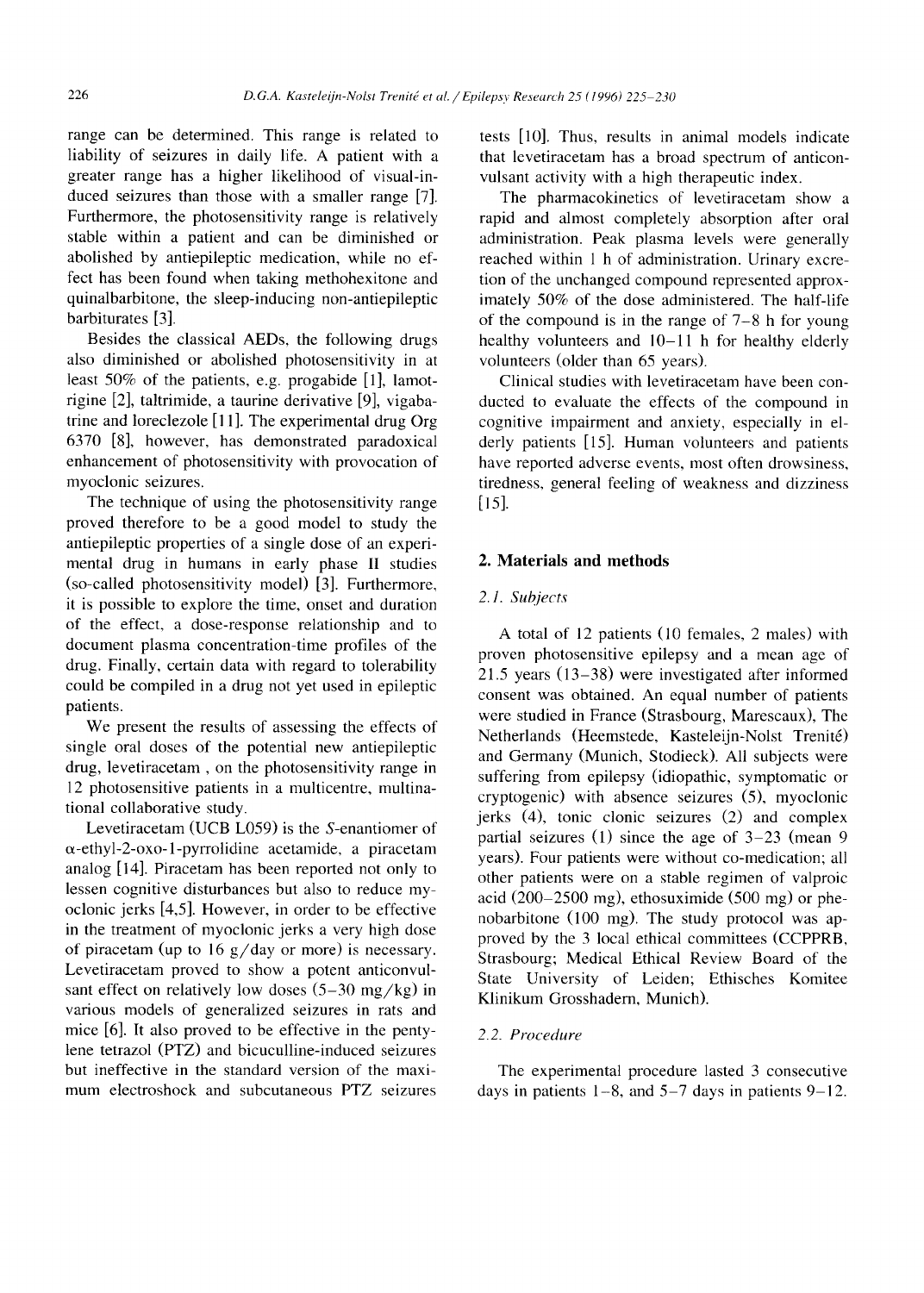**Last mentioned patients were investigated after an acute single dose of 1000 mg levetiracetam and again after 3-5 days of subchronic oral treatment with levetiracetam 500 mg/day. These patients were re-examined with repeated IPS measurements after placebo at 8.00 h and a single dose of levetiracetam 500 mg at 10.00 h.** 

**On the first day (baseline), quantitative assessment of the photosensitivity range was made by IPS during EEG investigations from 9.00 to 16.30 h, at 9.00, 10.00, 11.00, 13.00, 15.00 and 16.30 h, following a standardized procedure. If patients took concomitant antiepileptic medication, blood samples were drawn via an indwelling catheter, immediately following each IPS session.** 

**On the second day (test day), the baseline photosensitivity range and blood level AED were reestablished. A single oral dose of the experimental**  **drug was given at 9.00 h, after which serial estimations of IPS sensitivity ranges were performed at the same time schedule as on the first day, as were the blood samples.** 

**On the third day, the procedure of the first day was repeated to investigate the duration of the observed facts. After the final session at 16.30 h routine neurological and laboratory safety examinations were performed.** 

**Different single dosages of levetiracetam, i.e., 250 mg, 500 mg, 750 mg or 1000 mg were given for safety reasons and also to determine a possible dose-response relationship (Strasbourg 250 mg, Heemstede 500, 750 and 1000 mg, Munich 1000 mg). The experimental drug was administered orally in 250 mg capsules. Since the outcome parameter is abolishment or diminishment of the response to IPS (an electrophysiological response), not influenced by** 



Fig. 1. **The effect of oral intake of 750 mg levetiracetam (ucb LO59) on the photosensitivity range (upper minus lower limit, in Hz) in patient no. 8 is shown. The limits are graphically expressed as small circles. An abolishment of the reaction to intermittent photic stimulation (IPS) is seen** 1 h **after intake of the experimental drug on day** 2. On **the 3rd day at** 12 h **an epileptogenic reaction to IPS has returned, although not yet complete** (•) **and only at one frequency** (23 Hz). A **correlation can be seen between the serum levels of** LO59 **and the suppressive effect of the drug.**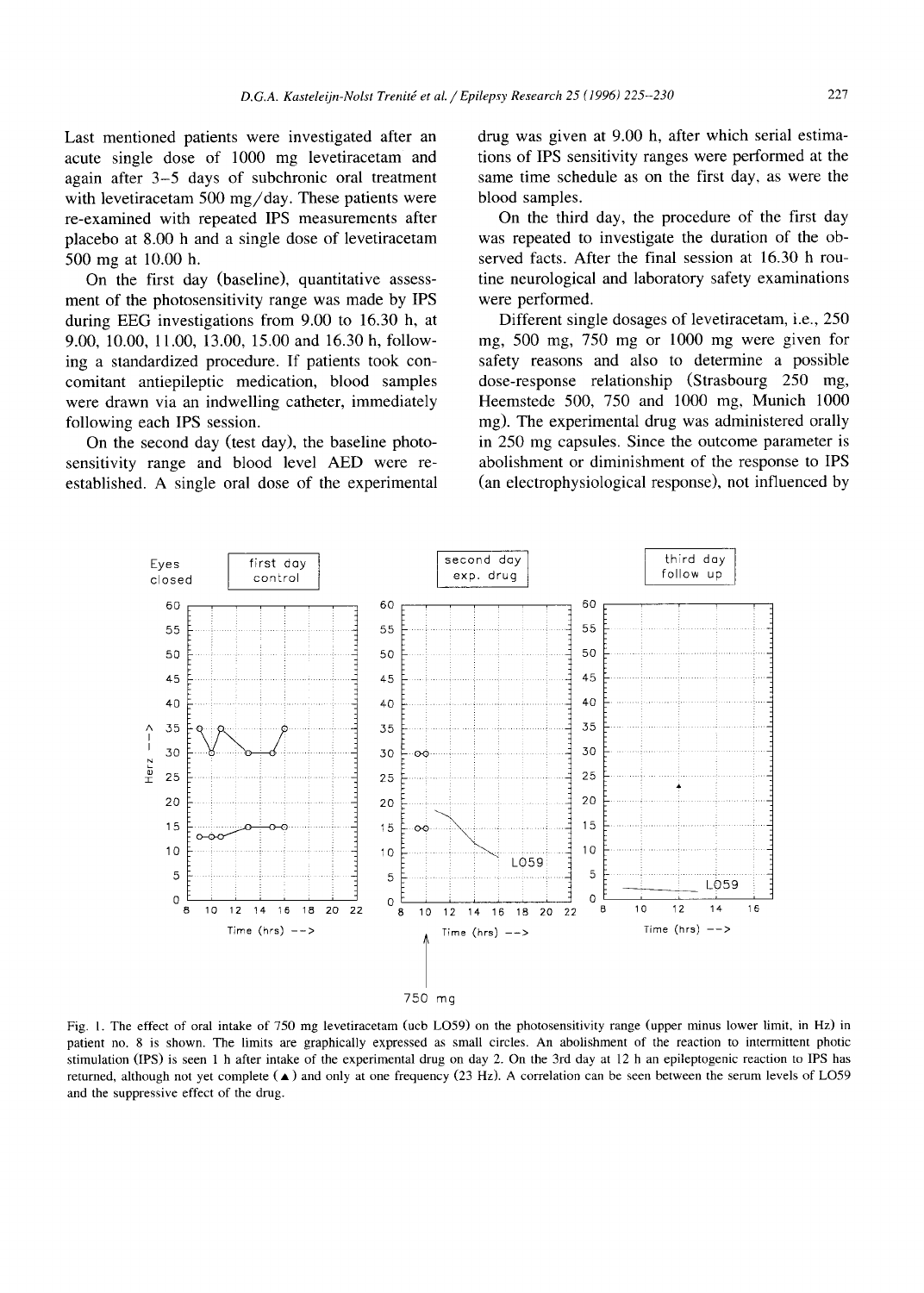**"placebo" substances like sleep-inducing, non-epileptic substances [3], no placebo control was used. However, in order to avoid bias in assessment of the EEG data the final assessment was performed blinded.** 

**The IPS procedure was standardized and carried out precisely the same at the 3 centres, using the photic stimulator (Grass PS22). Each IPS session was recorded with standard 21-channel EEG equipment and the records of the sessions were coded. Final blind assessment of all photosensitive ranges was carried out in Heemstede, The Netherlands.**  Only a response to IPS of generalized (ir)regular **poly-spikes and waves, outlasting the stimulus train, was considered as positive; both an upper and lower limit (range) of photosensitivity could thus be estab-** lished per patient per IPS measurement (see for **example Fig. l).** 

## *2.3. Statistical analysis*

Although the results are given descriptively, statistical analysis was also performed by comparing the areas per patient between upper and lower limits of the photosensitivity ranges on day 2 compared to day 1. A clear diminishment or abolishment of the photosensitivity range after intake of the single oral dose was considered as antiepileptic effect.

# **3. Results**

All **12** epileptic patients completed the study; 9 of them showed a clear response to the experimental

Table 1 Results

| Patients       | Baseline IPS range<br>(H <sub>Z</sub> ) | Levetiracetam<br>acute<br>(mg) | Effect on photo-<br>sensitivity range | Onset<br>(h)  | Duration<br>(h) | Peak plasma<br>level levetir-<br>acetam<br>(mg/l) | Side-effects<br>start/stop $*$<br>(min)        |
|----------------|-----------------------------------------|--------------------------------|---------------------------------------|---------------|-----------------|---------------------------------------------------|------------------------------------------------|
|                |                                         |                                |                                       |               |                 |                                                   |                                                |
| $\overline{2}$ | $8 - 40$<br>eye closure                 | 250                            | only minor change<br>$15 - 40$        |               |                 | 5.4                                               |                                                |
| 3              | $15 - 40$<br>eye closure                | 250                            | only minor change<br>$15 - 30$        | $\frac{1}{2}$ |                 | 5.9                                               |                                                |
| $\overline{4}$ | $15 - 40$<br>eye closure                | 250                            | no change                             |               |                 | 6.5                                               |                                                |
| 5              | $13 - 18$                               | 500                            | no change                             |               |                 | 10.9                                              |                                                |
|                | $23 - 25$<br>eye closure                | 1000                           | diminishment<br>$22 - 25$             | $0.5 - 1$     | > 8             | 24.4                                              | dizziness<br>30/150                            |
| 6              | $10 - 35$<br>eyes closed                | 500                            | diminishment<br>$20 - 25$             | $0.5 - 1$     | 6               | 11.2                                              |                                                |
| 7              | $15 - 25$<br>eye closure                | 750                            | abolishment                           | $0.5 - 1$     | 24              | 16.6                                              |                                                |
| 8              | $15 - 35$<br>eyes closed                | 750                            | abolishment                           | $0.5 - 1$     | 30              | 18.7                                              | dizziness and nausea<br>30/210                 |
| 9              | $8 - 45$                                | 1000                           | abolishment                           | $0.5 - 2$     | > 6             | 29.0                                              | slight dysarthria, dysmetria,<br>euphoric mood |
| 10             | eye closure<br>$15 - 60$<br>eye closure | 1000                           | abolishment                           | $0.5 - 2$     | > 6             | N.D.                                              | 90/210                                         |
| 11             | $6 - 60$<br>eye closure                 | 1000                           | abolishment                           | $0.5 - 2$     | > 6             | N.D.                                              |                                                |
| 12             | $6 - 60$<br>eyes closed                 | 1000                           | abolishment                           | $1 - 2$       | > 6             | N.D.                                              | nausea, headache, euphoric<br>30/300           |

Time after intake of levetiracetam.

N.D.: not done.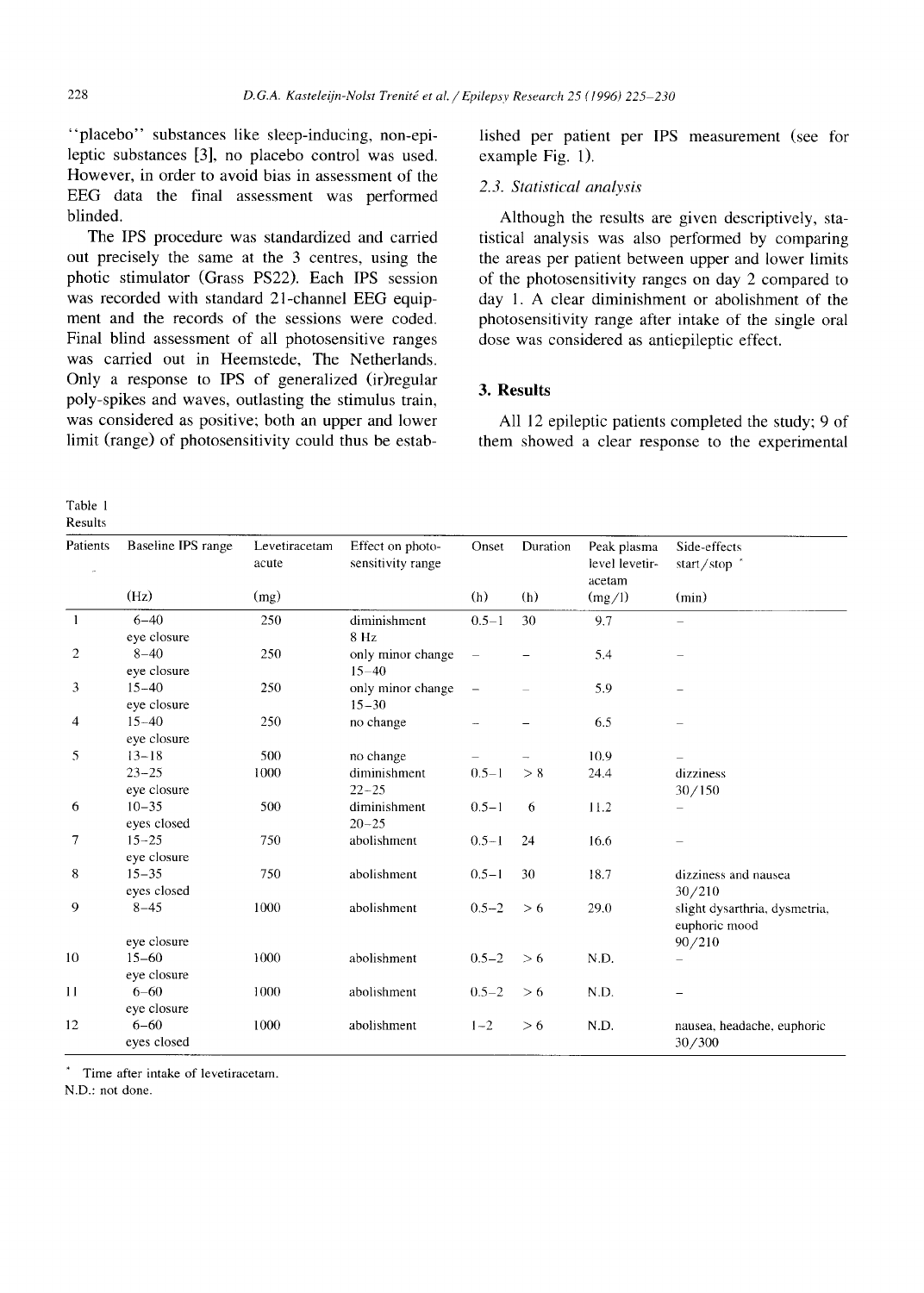drug in terms of reduction/abolition of the photosensitivity (see Table 1). There was a significant relation between dose and effect (exact logistic regression analyses,  $P = 0.01$ , likelihood ratio test). The likelihood of effect was minimal at 250 mg and maximal at 1000 mg.

The maximum suppressing effect of EEG response to photostimulation in patients 1-9 occurred at the peak plasma level of levetiracetam (in the other 3 patients no blood levels were determined (protocol violation)). This effect was observed 1 h after intake of L059, except in patient no. 6 which was after 2 h. Remarkably, the 3 patients who took the lowest dosage (250 mg) and who did not react sufficiently to the drug showed a peak level only after 2 and even 4 h. Furthermore, only a suppressive reaction on the photosensitivity range was seen if the peak level of levetiracetam was at least about 10  $\mu$ g/ml. The maximum peak level of levetiracetam appeared to be 29  $\mu$ g/ml, in a patient with the highest dose per kg (16.1 mg/kg). In patients who had only a single intake of levetiracetam the duration of suppression of photosensitivity lasted between 6 and 30 h, while the plasma levels at that time were lower than 3  $\mu$ g/ml. Eight out of 9 patients were treated with other AEDs (steady-state, VPA, ESM, PHB), of whom six took monotherapy VPA. No clear pharmacokinetic interaction was found between levetiracetam and the other antiepileptic drugs VPA, ESM or PHB; neither was there a sign of a pharmacodynamic interaction.

Side-effects of dizziness, nausea with dysarthria and ataxia were reported in 5 of the 12 patients at dosages of 750 or 1000 mg levetiracetam, starting at approximately peak plasma levels with a total duration of 0.5-5 h. Two patients felt more active and were euphoric.

Four patients (patients  $9-12$ ) continued treatment after the second day of investigation with 250 mg L059 b.i.d. These patients were subsequently investigated with serial photosensitivity measurements before and after intake of 500 mg levetiracetam. In three of the patients during subchronic dosages with 500 mg b.i.d. (patients 9-11), at trough levels of levetiracetam prior to drug intake on day 3, the photosensitivity range was greater than at 24.00 h after acute intake of 1000 mg. However, again abolishment of the response could be obtained after the subsequent acute intake of 500 mg levetiracetam. In patient no. 12 complete abolishment was obtained after acute intake of 1000 mg levetiracetam and this effect was maintained during the steady-state period with 500 mg levetiracetam daily.

### **4. Discussion**

In 9 of the 12 photosensitive patients (75%) a clear suppression or abolishment of IPS evoked photoparoxysmal EEG response was found after intake of a single oral dose of levetiracetam. This effect appeared to be dose-related with a maximum effect at 750-1000 mg (6 out of 7 patients). There was no indication for pharmacokinetic interaction with concomitant antiepileptic drugs such as valproic acid, ethosuximide or phenobarbitone. The maximum suppressing effect in these patients occurred at peak plasma levels of levetiracetam (especially if 10  $\mu$ g/ml or more), 1 h after intake of the drug except in one patient which was after 2 h. The duration of the suppressing effect lasted between 6 and 30 h, although the plasma levels of levetiracetam at that time were lower than  $3 \mu g/ml$ . The relatively long duration of action, without a clear relationship to plasma levels, seems to be an important feature of this drug. The same but even a more pronounced effect has been found in acute studies with valproic acid [12,13]. They discovered that valproic acid started suppression of photosensitivity 3 h after peak plasma levels; this effect lasted for as long as 5 days, even without detectable levels of valproic acid in plasma. Whether or not metabolites could have been active in valproate is unknown. The major metabolite of levetiracetam is centrally inactive.

No serious side-effects were seen and some patients reported enhancement of their mood (see Table 1). Two patients with myoclonic jerks noticed a clear reduction of their myoclonus, although this was not one of the objectives of the study. One patient (no. 8) had a history of daily photic-induced myoclonic jerks with sufficient reduction of seizures with VPA medication but side-effects such as nausea and vomiting. She reacted to levetiracetam 750 mg in the trial and entered the open extension study on monotherapy levetiracetam. Using the IPS response as an effect parameter she was titrated up to 1000 mg levetiracetam. She continued taking the drug until